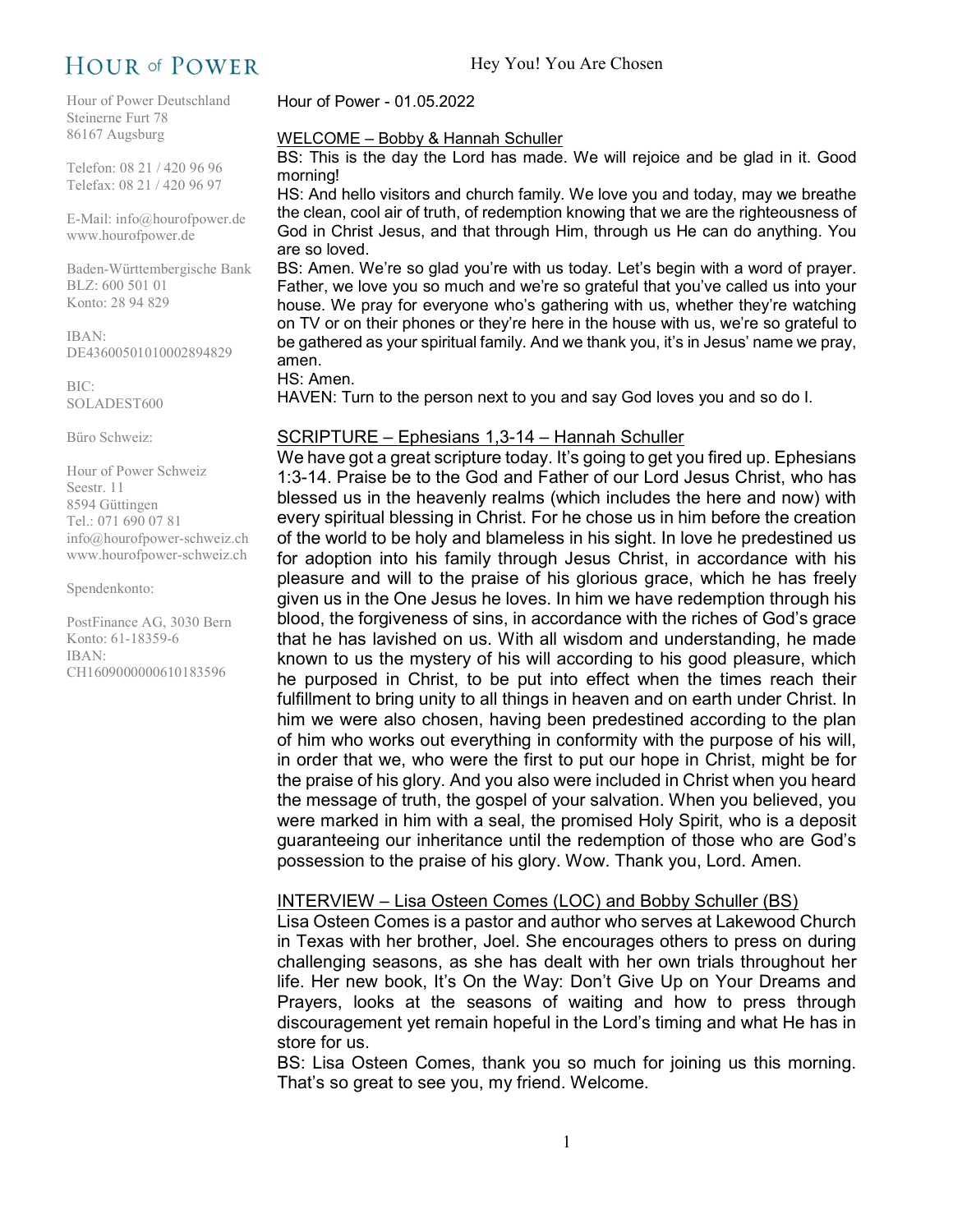LOC: You too, Pastor Bobby. Thank you so much for allowing me to be a part, and our whole family sends their love to you and Hannah and your family.

BS: Well, thank you. I just want to say thank you, too for your sermons. You are such a great teacher. You remind me so much of your dad, actually, just a great Bible teacher and I want to recommend too if you're at home and you're looking for a good podcast or you want some good sermons, check out Lisa. I watch on YouTube, but I'm sure there are lots of ways to check you out. But thank you, Lisa.

LOC: Thank you so much. I appreciate that.

BS: Course. Well, we're excited to talk about your book It's on the Way: Don't give up on your dreams and prayers. But before we get to that, tell us a little bit about your story and your faith journey.

LOC: I'd love to. You know, Bobby, God did such a great miracle for me when I was first born because I was born with a crippling disease and the doctors told my parents that I wouldn't walk or talk, and I'd be in a wheelchair. And they didn't know a lot about healing, although they knew the Lord. And they just began to search the Bible for themselves and realized that Jesus is the same yesterday, today and forever, and that He does do miracles, He does heal people. He's the Lord God our healer. And so, they prayed for me in their newfound faith and God, it didn't happen overnight, but eventually I got better and better. By the time I was one year old, I was perfectly normal. And I remember going to back to the pediatrician every year and she would greet me by saying "there's the miracle girl." And so, I had just such a miraculous beginning.

And then you mentioned earlier, and I'll just mention it too that in 1990, someone sent a mail bomb or a pipe bomb to our church, and I was opening the mail, and I had no idea what I was going to open, but the pipe bomb exploded on my lap, and I was wounded in my leg and my abdomen. I had to have surgery. But again, it was such a miracle because when God says that He gives His angels charge over you, He really does. And I could have died, but for the grace and the mercy of God, I'm here and I thank God for that. So it's been an adventure, and I've just learned that God is faithful, and He watches over His children.

BS: Amen. Well, I've heard both of those stories, and they are such tremendous testimonies to God's faithfulness and power. And it doesn't always make sense why we don't always get answers to our prayers when we want them. Sometimes we have to work through it, but it is no denying that Jesus, one of the main functions of His earthly ministry was just going around healing. I mean the whole gospels are just full of it. And I love that you guys continue to preach that message and have faith in that. You've written a number of books over the years, and your newest book just came out, it's called It's on the Way, and this is a terrific book. What was the inspiration behind your book?

LOC: Well, my subtitle is Don't give up on your dreams and prayers. And so, as I mentioned, I've been through some things, and there were times I waited on God and the answer to my prayer, waited on healing, restoration, just different things in my life. And there's always a temptation to give up, to think that God is not working on your behalf. And I think after I've been through some of these things, I just wanted to turn around and encourage other people not to give up. And instead of giving into hopelessness and defeat, let's give in to hope. Let's give in to trusting Jesus. And so that's my main purpose. When I went through those things, I needed encouragement. This book is a book of encouragement to show you and equip you how to keep going in your faith walk and never give up.

BS: I know there's a lot of people who are watching now, maybe they're saying things like well Pastor Lisa, I believed in my dreams, or I've had this thing that God put on my heart, or I've been praying for healing and its only getting worse, and what's the problem. And I remember in your book, you talk about pushing through challenges to allow God to work through you. Can you talk a little bit about that? I thought that was really powerful.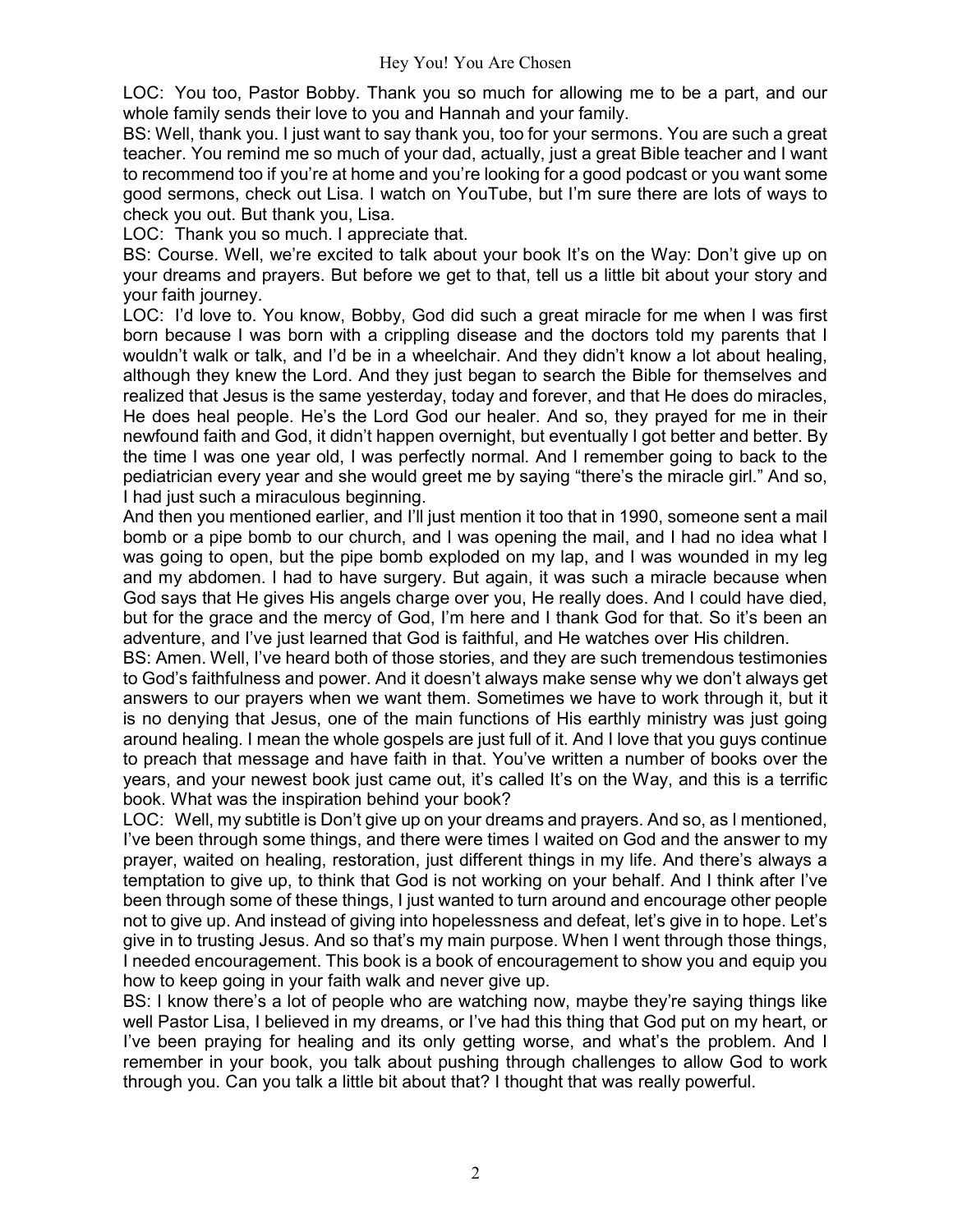LOC: Yes, because as you said, Pastor Bobby, it's not always overnight. And I think that's what I'm trying to get across in this book that it's through faith and patience that we inherit the promises of God, and many times He's doing a work within us during this time. But let me give you an example. My husband Kevin and I, we've been married 31 years, but we tried for eight years to have children. We went through all the infertility treatments, I had two surgeries, and yet they said they couldn't help me. And so, it was a very discouraging time and yet I never forget how Kevin said immediately when we walked out of the doctor's office, hey Lisa, our hope has never been in man, it's in God. And so, we dove into the scriptures, that says that God gives children to His people. He blesses His people with children. He rewards His people with children. And so that's what we would begin to declare. Even around the house, I'd walk around saying God blesses the barren woman with children. And do you know what we just stood on that word, and we waited, and we waited, and we waited. And one day, just out of the blue, of course we know it wasn't out of the blue, God was working all along, a lady called us who had a home for unwed mothers, and said 'Lisa, do you have children?' I said 'no, not yet.' And she said 'there are twin girls that are about to born. Are you interested? I just sensed God had me to call you.' And of course we were interested, and we had talked about adoption, but I look back, we hadn't even gotten there yet to even apply, and God was way ahead of us, and in like four months, we took twin girls' home, they were four days old, Katherine and Caroline, that was 23 years ago, and three years later, we adopted Christopher, who's 20 today. And I'll just say God gave me the desire of my heart. Did I have the children myself? No, I didn't, in fact when I think about it, I'm sort of glad that I didn't have to go through nine months of pregnancy, labor and delivery. I got my children and I got to keep my shape, too, so I kid about that. But what I'm saying is that God had another way, but He gave me the desire of my heart. And when we don't give up on God, and the promises He's given us, we see Him bring it to pass in His timing. Let's not get weary in doing good for in due season you will reap a harvest.

BS: And I love that you literally stood on scripture, too. So many Christians have forgotten that. They use round about scriptures, but you're picking real scriptures that say I give you children. Actually Hannah, you know we're praying for our son and for his healing, and your mom encouraged.. something she said to Hannah, we have scriptures handwritten on giant posterboard all around the house. It's a little weird sometimes; a babysitter comes over and they're not a Christian, they don't know what's going on, but it's because of what your mom, Dottie, said something to Hannah, and we just stand on the scriptures, not on man's knowledge, and that's been so fruitful for us.

LOC: God's word is God's will, and we got to take it as ours, and really believe and put our faith in it.

BS: God's word is God's will. I love it. Well thank you so much, Lisa. This book is such a gift. It's really, really good. I want to recommend you get it. The book is called It's on the Way: Don't give up on your dreams and prayers by Lisa Osteen Comes. Lisa, thank you so much, we appreciate you and we're so grateful for your ministry.

LOC: Hey thank you for having me. God bless you all. We love you. BS: Love you, too, take care.

# DECLARATION – Bobby Schuller

Hold your hands out like this as a way of receiving from the spirit. Let's say this together: I'm not what I do. I'm not what I have. I'm not what people say about me. I am the beloved of God. Its who I am. No one can take it from me. I don't have to worry, I don't have to hurry, I can trust my friend Jesus and share His love with the world. Thanks, you can be seated.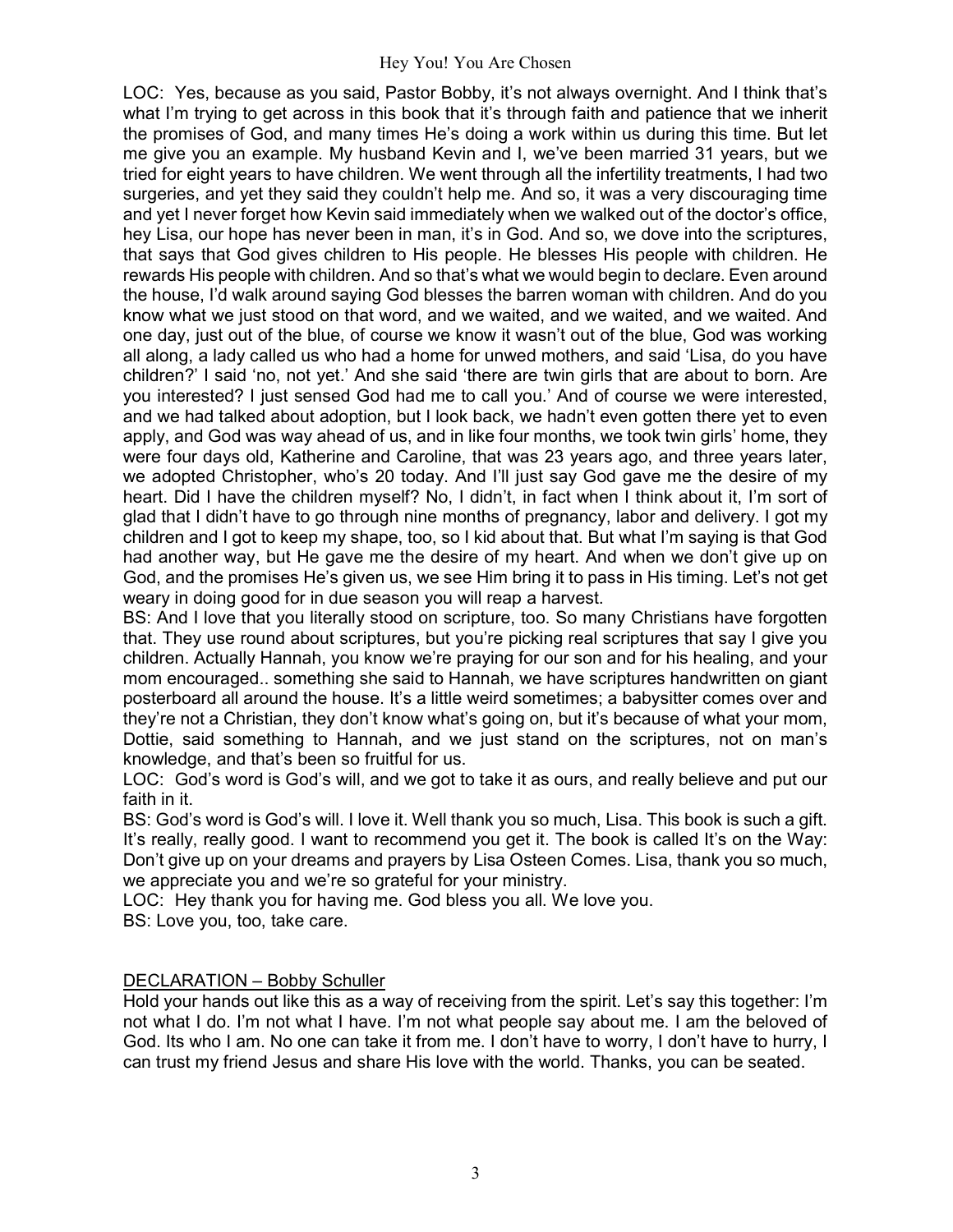## MESSAGE – Bobby Schuller "Hey You! You Are Choosen"

In that vein of being reformed, today I want to begin with that very hopeful message that God has chosen you. God has chosen you. Not just for salvation, but for a purpose and for a time and a place. And one of my greatest beliefs is that if we live in the chosen-ness and trusting in God's will, life will be so much richer and better. There's something about being human that we all deeply desire to be chosen. I don't know if you remember or if you played sports a lot when you were a kid, when I was a kid, I think they still do this today. When you want to play like a thing of ad-hock basketball or something in your elementary school, we'd do this thing called team captains, and usually the two best guys, two tallest guys, they go out and they take turns picking like it's the NFL draft or something, and they're picking kids from the group to be on their team. And these are going to be the two teams that are going to play each other. And when you're there and the group of kids begins to thin out, and you still haven't gotten picked, they're like please God, please God don't let me be the last. I'll be second to last, don't let me be the last one picked. When I was a kid, I was a very spindly little guy, so I was good at basketball, but I sure didn't look it. And very often, I got picked last or second to last. And can I tell you, and all joking aside, it was a humiliating feeling. Probably good for me to grow into manliness, or whatever, to have some of that, but it's an embarrassing feeling because it's like, especially if its people who've played with you before! Then it's an appraisal of how bad you are. The worst is if a kid gets argued about 'you take him. No, you take him. You take him' which can happen sometimes. There's something about not being picked for a team, or not being wanted. Perhaps you were on Instagram recently and you were flipping through, and you saw that a number of your close friends all went out, and you thought well I wasn't invited. And you rationally say to yourself, well I've been with them and didn't invite them, but maybe there was this thing in your heart that goes well why wasn't I invited. And you know in your head it doesn't mean anything, but in your heart, you're just wondering. There's this looming fear. Or maybe after work, all your colleagues went out for drinks and last time they invited you, but maybe this time they didn't. And maybe it's because you don't drink, but you think well I didn't drink last time. Or maybe they ate some food. I mean I could eat pizza like the rest of us. Or maybe it's because you drink too much; you drank them all under the table and you made somebody else pay the bill, I don't know. But for a lot of us, you don't get invited and it's just that feeling. Why didn't they want me to go? Or maybe you're being told on the news how easy it is to get a job and boy is it ever. There's a shortage of employees. And you go and apply for a job, and you think this is perfect, this is my dream job! I'm going to fit so well here. And the interview goes super well and they're smiling, they're shaking your hands. They call you in for a second interview, it goes well, you think you've got this, you're asking your grandma to pray for you, you think you've locked it in, and then you either don't get a call back, or when you do, its sorry, you're not a right fit. We wish you the best. What is that? It's not just about the money when that happens. It's not that I'm missing out on money, it's that there's something about me that they don't want me. They almost want me, but they don't. This is in relationships, this is in friendships, this happens all over, and God knows that about you, my friend. And you want to know something interesting? I just want you to hear this. I mean if you box out the rest of this and you're on TikTok the rest of the service, I understand, but hear this from me: God's chosen you. There are billions of people right now that are not listening to this sermon. There are just a few people of that group that are hearing this sermon, and you're one of them, and I think there's a reason. The reason is that God wants you to know He's chosen you. He has chosen you! And you know what? When God chooses people, He's not choosing them to play a round of basketball, or to have a round of drinks, He's choosing soldiers! He's choosing someone who has something inside of them that can endure for something that really matters. Not just points on a board, or a few jokes with friends, but something that matters. My grandpa Schuller, he was kind of an out of shape, overweight guy, and was bullied a lot when he was a kid. I don't think he ever talked about that.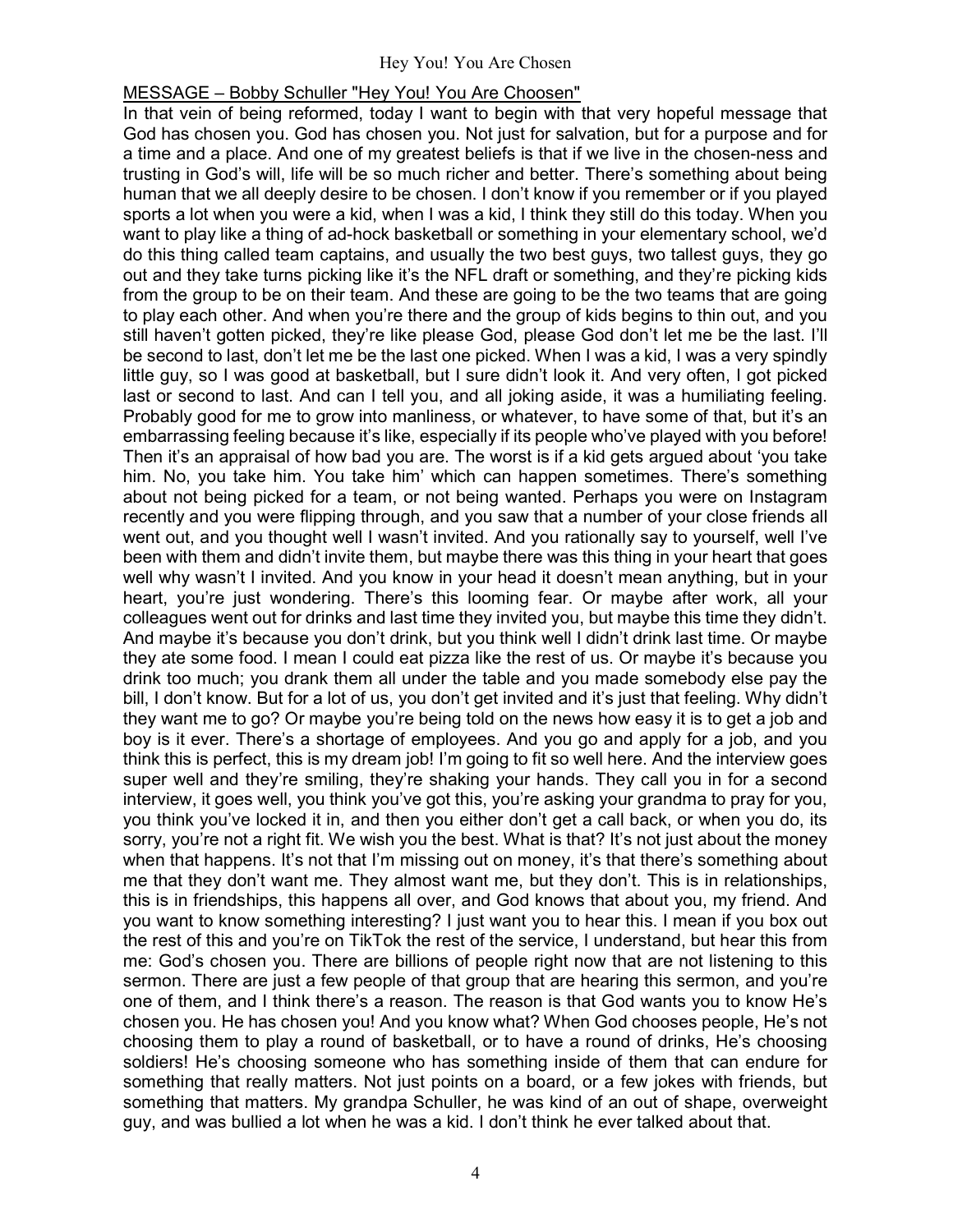He told me. I wish he would have. His older brother used to pick on him, said 'the only thing good Bob is good at.. the only thing Bob is good at is talking.' And of course, he became a preacher. Little did he know, he was really good at that. See, so often the things that the world rejects us for – talking – are the things that God has called us to utilize. So often, the things that we think are a curse, or things that make us feel like outsiders, very often gives us the thing we need to do what we're called to do. It's not that our vices are a good thing, but when you work through your vices, you learn something. All this to say, my friend, lift up your chin, drop your shoulders and smile because God's chosen you. He has chosen you. One of my favorite people of all time was Billy Graham, who by the way, came up with the name Hour of Power. He had a show called Hour of Decision, Oral Roberts had a show called Hour of Healing, and he looked at my grandpa at a crusade at the Angel Stadium and said, 'you should create a show called the Hour of Power.' One of the things I loved about Billy Graham, I think a lot of people don't notice unless you're maybe a musician or you pay attention to these types of things, is the tone of his voice was so alluring. He was like 'the Bible says that in the book of Isaiah.' There's something about it, that like is so.. that's pretty good, wasn't it? I'm just hearing it myself, I'm like that's pretty good. He was asked, there was a time in his life that Billy Graham was so popular with every group of people, there was a study done that basically showed he had an open door to be President of the United States. He could have easily run for President for either party and would have won hands down. When he was asked in an interview why wouldn't you run for President? Think of all the good you could do. This is not only the highest office in the land, this is the highest office in the world. Think of what you could accomplish. And his response was 'why would I take a demotion? I work for God.' Look, he's right. No doubt, if he had been President, half the country then and probably today would hate his guts. Whatever party he ran for, the other half would hate him. But today, he's still respected and loved, even in death. There was another guy, most of us haven't heard of but is immensely popular in Europe – Cliff Richard, who I don't really know if this is true, but I grew up listening to Cliff Richard, who's a British musician. My mom said he's like Elvis in England. If you're English and that's wrong, send me an email but also send me a Cliff Richard CD because the guy is good. And Cliff Richard came to faith, and he was mentored by Billy Graham, and he said, 'I'm going to leave music and I want to become a minister.' And Billy Graham talked him out of it. For Billy Graham, he wasn't serving God because he was a preacher, he was serving God because he was on the path God had laid for him. Everything you do as a believer, if you're on the right path, is ministry. But being the President of the United States was not Billy Graham's path. Nor was being a preacher Cliff Richards path. Every path that is laid out before us, of all of them, there's only one that is laid out by God. And that is the path we all need to find. That is the path we all must find right now. Some of you today, you're here and you're doing well in life. By all the world's measures, you're educated, maybe you're wealthy or successful financially. Maybe you've got your house paid for and your family loves you. Those are all great accomplishments, but inside, inside you know something's wrong. Something is wrong, I don't know what it is. It might be you had too much pizza last night, but it might be that you're not on the right path. See God's success and God's ways are not our ways. If you're on the right path, sometimes you will be wealthy, sometimes you will be successful, but not always. Look at Mother Teresa. Look at other heroes of faith, some who laid down their lives. But they lived the best life they could live because they were living in the thing God had chosen for them. We ought to wake up feeling lucky. Most people that have lived are not alive anymore. You are. You're alive! You're alive because God wants you alive! You are within God's will just being alive. And there is a reason He wants you to open your eyes and breathe and live the next moment. You are chosen. You're called! You're called. And though you may not have found that path yet, it is laid before you. In Ephesians chapter 1, Hannah already read the scripture.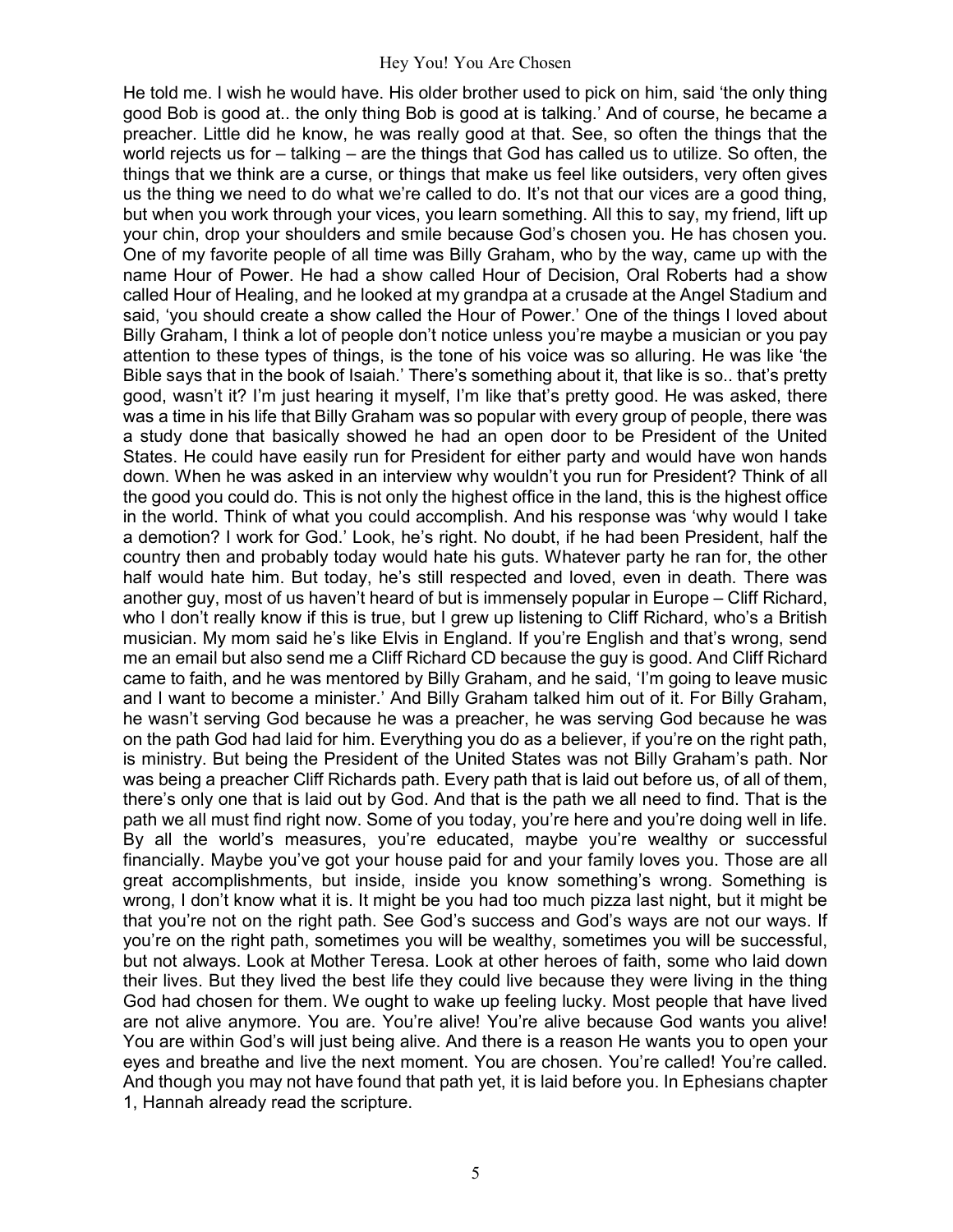I worked through the scripture in the first service, but I want to be sensitive to time because I have a lot to say, but in this passage, it says.. well, I'll read just a little bit. In verse 4 it says, "he chose us in him before the creation of the world." You know what that means? That even before God created the vast universe, if the Bible is the word of God and its true, it means He was looking forward to the day you were born. Do you hear what I'm saying? Do you hear the kind of love that is for you? God doesn't love you because of your good. He loves you because you're you. God didn't start loving you when you got your behavior together, and He didn't stop when you fell apart that one day in the car, or that thing you said to your neighbor. God loves you just as you are, not as you should be. One of the greatest deceptions that the enemy wants to play on us is that we got to earn God's love. Like a firstborn child, who very often hurts their own life trying to please their parents through perfectionism. Maybe that's the trap you've fallen into. Let it go, my friend. We should be moral people and we should strive to be good but do your best and forget the rest. God loves you just as you are, not as you should be. It says here, "He chose us before all of creation, and before all of the world to be holy and blameless in his sight" which happens through the cross, right? This is what the whole thing is about. "In love, he predestined us for adoption." Have you ever heard of someone adopting a child because of their resume? Where they go oh, she's a gymnast, and a straight A student, we'll go with her. We don't do that; God doesn't do that. It says later that He chose us to reveal the mystery of His will, in verse 9: "According to his good pleasure to be put into effect when the times reach their fulfillment to bring unity to all things in heaven and on earth under Christ." You know what that means? God's chosen you to be a part of His plan for the world. You know what His plan for the world is? On earth as it is in heaven. If you've grown up a Christian, you've probably prayed that a million times. You know what's a better way to pray that? In Irvine as it is in heaven. In my family as it is in heaven. In my car, towards my neighbor, towards my colleagues at work as it is in heaven. In my body as it is in heaven. In my family as it is in heaven. Those are good things! Heaven, heaven. When you think of heaven, do you think of sick people, angry people, mean people, not belonging? Of course not. You think about the fullness of God's will and life. Now! Eternal life is not just living forever. Eternal life is the quality of God's life. It's not just law. It's the quality of life. It's the kind of life that even if I'm in prison, even if things aren't going right right now, oh I know there's someone big at play. Someone who breaks chains. Someone who opens jail cells. Someone who heals bodies. Someone who resurrects the dead. Someone who builds planets with words. This person knows me, loves me, looked forward to the day I'd be born, has a plan for my life, and even though things aren't right, oh Lord, I trust that person. I trust Him. I trust Him more than I would trust Superman. I trust Him. And He's very interested in you. He's chosen you. Isn't that good news? Don't you dare give me one 'but Bobby.' No but Bobby's. There is no buts. There's the word of God and that's what we stand on. He's chosen you. All you got to do is say yes. God chooses people. God chose a little family in the middle of nowhere, Abraham's family, to create the Jewish people to be the beginning of the saving of the world. Who had ever heard of this little family in the middle of nowhere in the Chaldeans? Right? And maybe you say but Bobby, I'm so old. Look, Abraham was almost 100. Almost 100! Sometimes it takes us awhile to find God's will. Sometimes it takes us awhile to figure it out. Sometimes it doesn't. I mean, Joshua, Joseph picked it out pretty quick, but some of us are slow learners. And the father of us all, the great father Abraham took a while. So what. Doesn't matter. Father Abraham. He was chosen. God chooses you, no matter how young or old you are. God chose Moses. Moses didn't even start that whole thing 'let my people go' until he was 80. And you know how old he was when he finished overlooking the Promised Land? 120 years old. See, sometimes it takes a while. Some of you are kids and you're like well, I don't want to wait until I'm 80 for God to choose me. You don't have to. God chose Joseph. You remember Joseph? Just a kid, gave him a dream, and one of the best parts of that dream is that his older brothers would bow down and would bow down to him.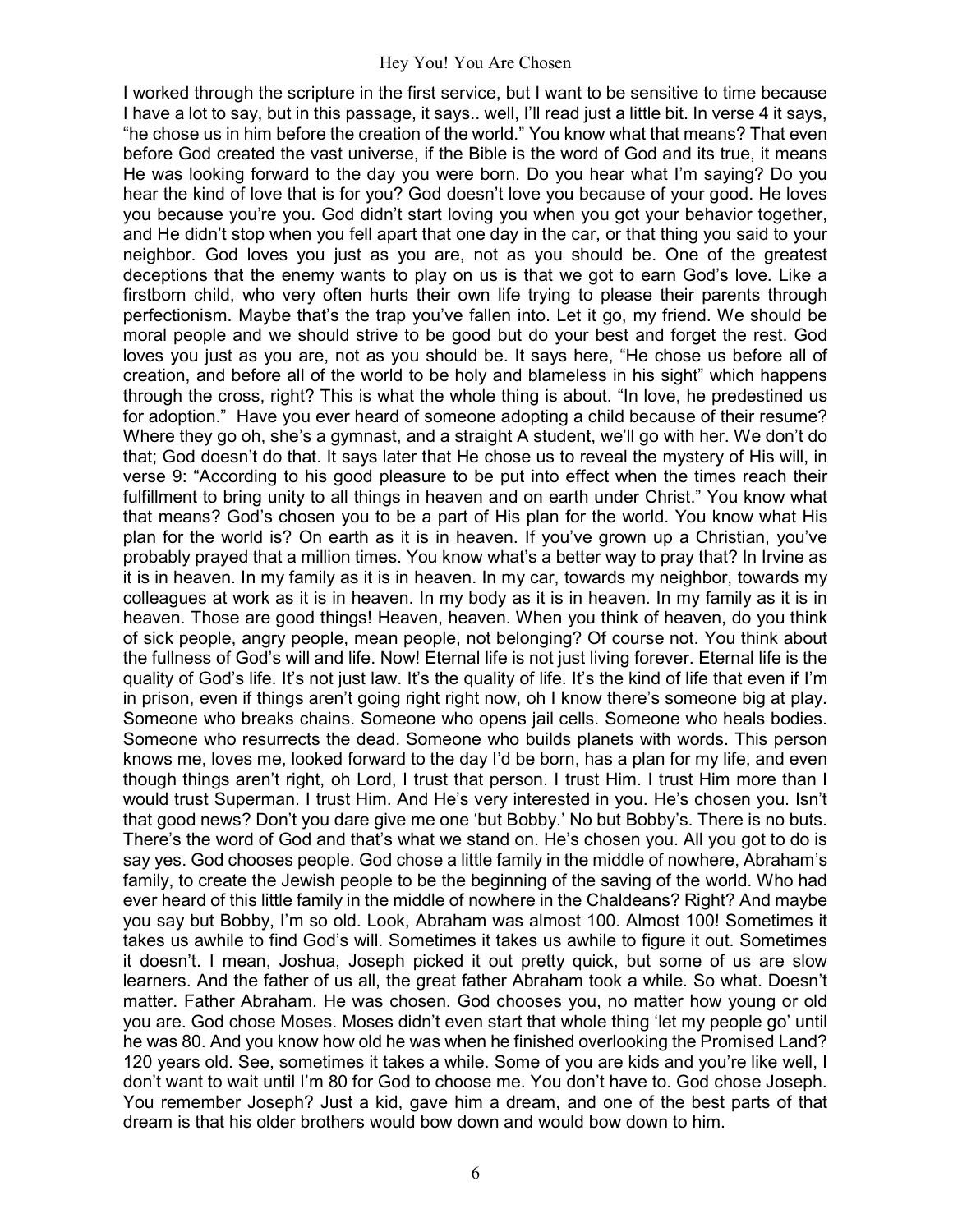He made the fatal mistake of letting them know this dream, but even though he told them, God fulfilled His plan. If God gives you a dream, your dream might annoy some people. Did you know that? If God gives you a vision, and you tell them, a lot of people are going to say that's silly, or stupid, or they're going to scoff, or even worse, they're just going to ignore you and go oh that's nice. Pat your head. God chose Joseph to lead His people, to not be afraid. God's choosing you. Don't be afraid if He calls you to slay some giants. David did it, he was just a kid. God chose Mary to bear Jesus! Just imagine that a 16-year-old girl who has just gotten engaged to this really cute boy, Joseph, and all these plans and they got this house, and they're all excited, and then imagine what that conversation would have been like if an angel didn't show up to Joseph. It even said, obviously he planned on parting ways with her quietly. But to be told that you're going to be pregnant. 'I'm pregnant, but I'm a virgin.' But Mary, I love that story because she just trusts the Lord. She just.. whatever, its fine, whatever you want to do, God. I know that living in your will is the best place to be. I just surrender to you. I just know your goodness. I love you so much, Lord. And I just trust you. If this is your plan, it's okay. Being in your will is the safest place to be. So, the first thing we learn is that we're adopted and loved. That God, just like people, doesn't adopt people based on their resume. He just picked you. He just did. And second, to live from that place, that God has laid a path before us and that we are supposed to walk that path. You will not feel right if you are not on the right path. You won't feel right if you're on the wrong path. Many of you, you just feel like something's wrong. It might be worth asking that even if you're a huge success and everything's going right, and all your friends speak well of you, if you really are on the right path. It's pretty easy. Ask the Lord. Or if you've got one, ask your spouse. That's how you really know sometimes. They've been just waiting for you to ask them. It's weird how very often we don't know the right path because so often we always think about the ending of the journey, rather than the beginning of the journey. And so often God's calling someone on a journey with just simple service, by just doing something that might seem little or monotonous. You remember "The Karate Kid," don't you? One of the greatest films of all time. "Karate Kid." This kid Daniel Son. Daniel wants to become a.. he's being bullied and he wants to defend himself, and the local janitor, who's this karate martial arts expert becomes his mentor, Japanese man who's a hero in the war, and a karate master, wants to teach him. So he takes on Daniel and he has him do what Daniel thinks are all these monotonous chores for like weeks. So first he waxes all.. wax on, you remember this? Wax off. Wax on, wax off. Does all the cars. And his arms hurt and he's sore. And then he.. paint the fence, and he's like starting to paint the fence, he goes no. Paint the fence. Paint the fence up, paint the fence down. This thing, you remember. And he has to do that for weeks. And then sand the floor. Sand the floor. Sand the floor. And he blows up at Mr. Miyagi multiple times. You said you'd teach me karate! And just without even telling him, Daniel Son, sand the floor. Like this. And then he just thinks he's being used. And then finally, it comes to this moment where he like kicks him and he's like do sand the floor, and he blocks the kick, he goes do wax the car, and he blocks that. And you see him doing this stuff. And all he was doing is Miyagi was having him build the muscles he needed to practice karate. Does that preach, friends? If there was ever a movie that preached, man, that is one of them because I can tell you as a pastor, you watch people's stories and that is a very popular one. That is so typical of God. His ways, they're not our ways. His ways are not our ways. So many sermons will be preached this morning in so many churches, and they ought to be about God's destiny for you and God's calling for you. But when you study the words of Jesus in the scripture, so much is about serving people. So much is about the last shall be first. So much is about just employing God's ways, to not the whole world, but to my neighbor. You know what that means? That means your near dweller; the person within the 15 feet of space around you. To live life at a slow enough pace that you can see people who need help, who are suffering, and to see an opportunity where you might not help the whole world, but you might just help one person. That's what Mother Teresa said.